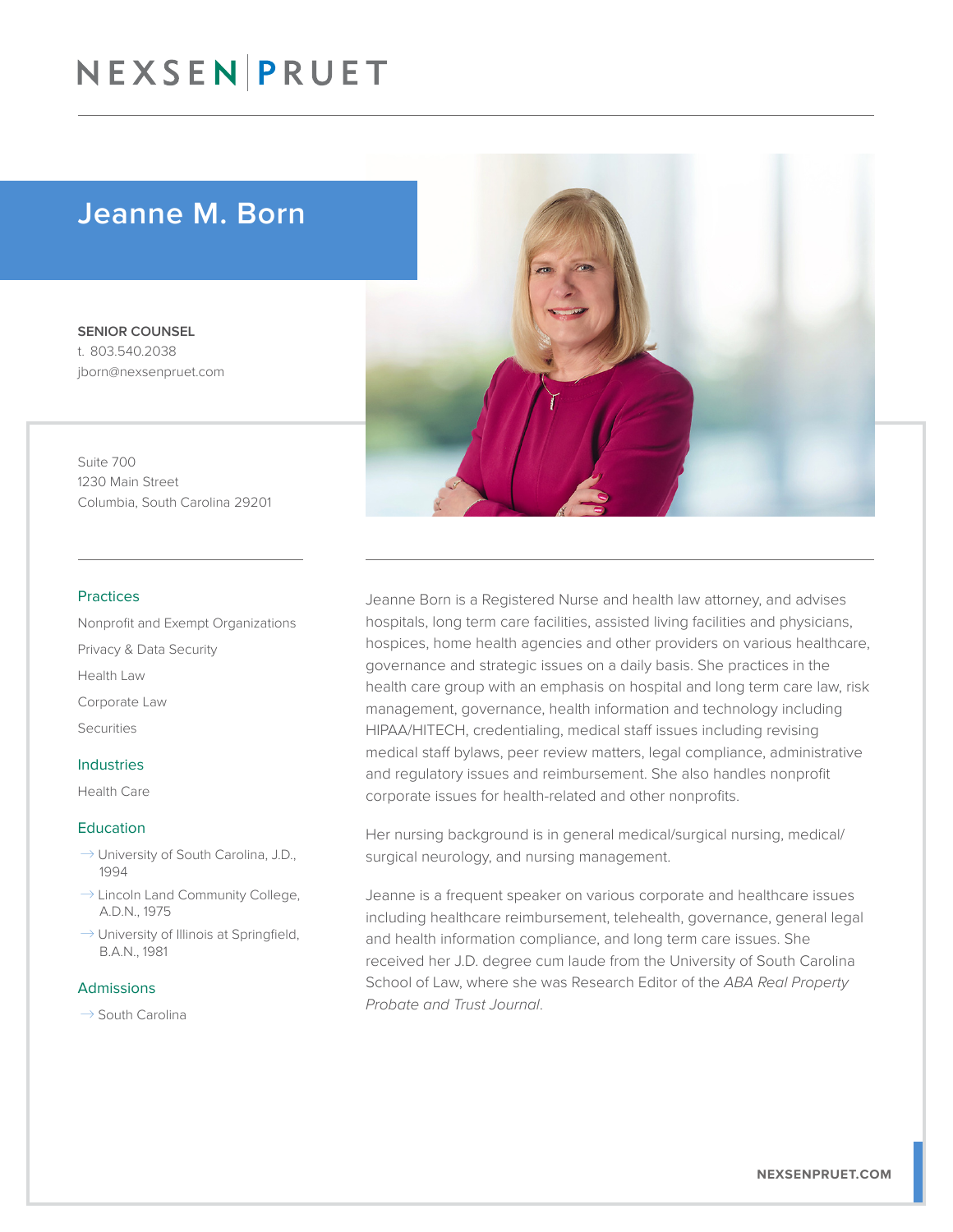### **Experience**

### Reported decision:

Served as Amicus curiae for the South Carolina Hospital Association in *Wieters v. Bon-Secours - St. Francis Xavier Hospital*, in which the South Carolina Court of Appeals held that due to the importance of protecting confidences revealed during peer reviews, questions concerning whether information protected by the Peer Review Statute should be subject to discovery will be reviewed by appellate courts even though the issue is interlocutory in nature. View the decision here.

## Representative Privacy and Data Security Experience

- $\rightarrow$  Advise a broad range of health care providers and business associates about a wide variety of privacy and data security issues;
- $\rightarrow$  Develop comprehensive HIPAA/HITECH compliant privacy, security and data breach policies and procedures for a broad range of health care providers and business associates and assist with the implementation of those policies and procedures;
- $\rightarrow$  Advise a range of health care providers on day to day HIPAA/HITECH related questions and compliance;
- $\rightarrow$  Assist clients with data breaches:
	- $\rightarrow$  Advise clients from the identification of the breach, defining the scope of the breach, remediating the breach to minimize further damage from the breach;
	- $\rightarrow$  Draft breach notification letters, advised, in conjunction with NP Strategy on crisis intervention/avoidance following the breach and, in conjunction with Nexsen Pruet's certified security professionals, advise about achieving compliance/managing and mitigating further security risks.
- $\rightarrow$  Assist clients with responding to HIPAA complaints to the Office for Civil rights:
	- $\rightarrow$  Review and advise the basis for the complaint and advise about the response;
	- $\rightarrow$  Assist with communication with representatives of the Office for Civil Rights.
- $\rightarrow$  Advise clients about security risk assessments and work with Nexsen Pruet's certified security professionals in completing HIPAA/HITECH compliant risk assessments for clients;
- $\rightarrow$  Advise clients on mobile device/application legal compliance issues;
- $\rightarrow$  Advise hospital and physician clients on technology issues with Meaningful Use compliance;
- $\rightarrow$  Advise a broad variety of health care clients on technology and compliance issues with telemedicine.

### Representative Reimbursement Experience

- $\rightarrow$  Advise about addressing claims issues including denials.
- $\rightarrow$  Advise about filing appeals of denied claims.
- $\rightarrow$  Provide support for healthcare reimbursement appeals including cost report and disproportionate share disputes.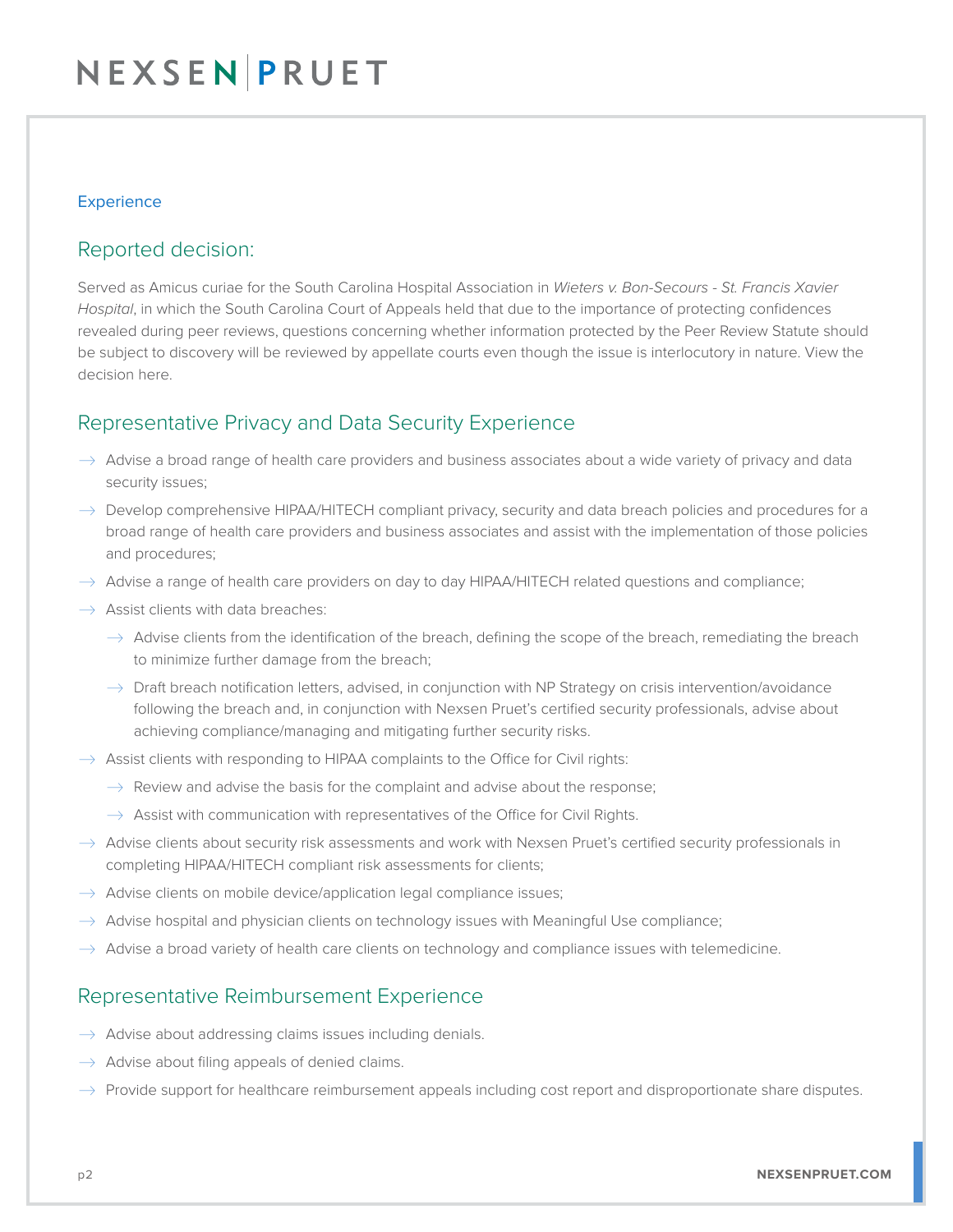- $\rightarrow$  Advise about private insurance disputes.
- $\rightarrow$  Advise about reimbursement policy/procedure development.
- $\rightarrow$  Advise about and assist with filing reopening requests.

### Representative Nonprofit and Exempt Organization Experience

- $\rightarrow$  Advise about formation of and form nonprofit corporations with and without members
- $\rightarrow$  Draft tailored Articles of Incorporation and Bylaws;
- $\rightarrow$  Draft form of minutes to complete the incorporation process;
- $\rightarrow$  Assist with obtaining registration under the Solicitation of Charitable Funds Act; Assist with obtaining 501(c)(3) tax exempt status;
- $\rightarrow$  Advise clients about maintaining tax exempt status; Advise about conflicts of interest;
- $\rightarrow$  Advise nonprofit board members about governance issues;
- $\rightarrow$  Advise about nonprofit liability issues and ways to protect the corporation;
- $\rightarrow$  Advise about indemnification of directors and officers;
- $\rightarrow$  Advise about risk management issues;
- $\rightarrow$  Complete corporate "clean up"; Revise Bylaws for Nonprofit Corporation Act compliance;
- $\rightarrow$  Dissolve nonprofit corporations;
- $\rightarrow$  Merge nonprofit corporations with other nonprofit corporations;
- $\rightarrow$  Merge nonprofit corporations with for profit corporations;
- $\rightarrow$  Advise about Freedom of Information Act compliance.

#### **Recognitions**

- $\rightarrow$  Martindale-Hubbell "AV" Preeminent Peer Review Rated
- → "Legal Elite of the Midlands" Health Care Law
- $\rightarrow$  Listed in Best Lawyers in America For "Lawyer of the Year" for Health Care Law in Columbia, S.C. for 2021
- � Listed in *Best Lawyers in America* for Health Care Law, Since 2013
- $\rightarrow$  YWCA TWIN (Tribute to Women and Industry) Award
- $\rightarrow$  Registered Nurse: Illinois, 1975; South Carolina, 1990
- $\rightarrow$  South Carolina Bar Health Law Section, Past-Chair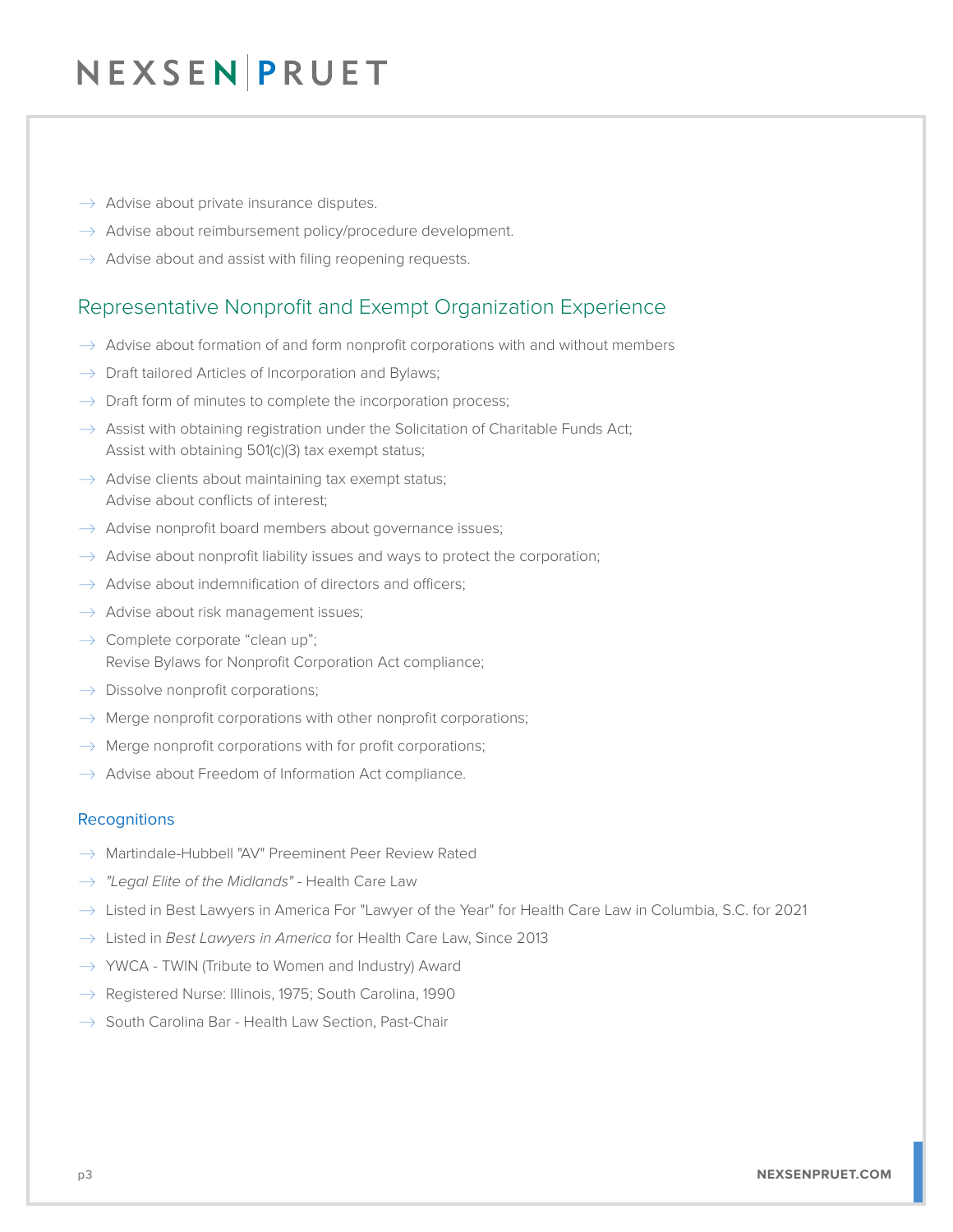### Community & Professional

- $\rightarrow$  American Bar Association
- $\rightarrow$  American Health Lawyers Association
- $\rightarrow$  Health Care Compliance Association
- $\rightarrow$  President of the South Carolina Chapters of the American Society of Healthcare Risk Managers and the Association for Healthcare Quality
- $\rightarrow$  Richland County Bar Association
- $\rightarrow$  South Carolina Bar
- $\rightarrow$  South Carolina Bar Health Law Section (past chair)
- $\rightarrow$  South Carolina Women Lawyers' Association
- $\rightarrow$  Sigma Theta Tau

## **Writing**

Co-author, South Carolina Nonprofit Corporate Practice Manual, South Carolina Bar, 2015.

### Presentations

Advance Practice Registered Nurse Telehealth Update, Palmetto Care Connections 6th Annual Telehealth Summit of South Carolina, April 11, 2018.

South Carolina Telehealth Alliance, South Carolina Primary Health Care Association 2018 State Policy & Issues Forum, January 16, 2018.

Navigating Vulnerable Adults in Today's Healthcare System, Annual Joint Conference of the SC Chapter of the American Society of Healthcare Risk Managers, the SC Organization of Nurse Leaders and the SC Association for Healthcare Quality, December 1, 2017.

SC Board of Medical Examiners 10/4/2017 Advisory Opinion: The Supervision of Unlicensed Personnel and the Corporate Practice of Medicine, Annual Joint Conference of the SC Chapter of the American Society of Healthcare Risk Managers, the SC Organization of Nurse Leaders and the SC Association for Healthcare Quality, December 1, 2017.

Navigating the EHR: A Legal Perspective, Initiant Health Collaborative Education Summit, July 31, 2017.

Nonprofit Corporate Governance, Nexsen Pruet Nonprofit/Exempt Organizations Symposium, February 24, 2017.

Telemedicine Reimbursement Issues for FQHCs, South Carolina Primary Health Care Association 2017 State Policy and Issues Forum, February 14, 2017.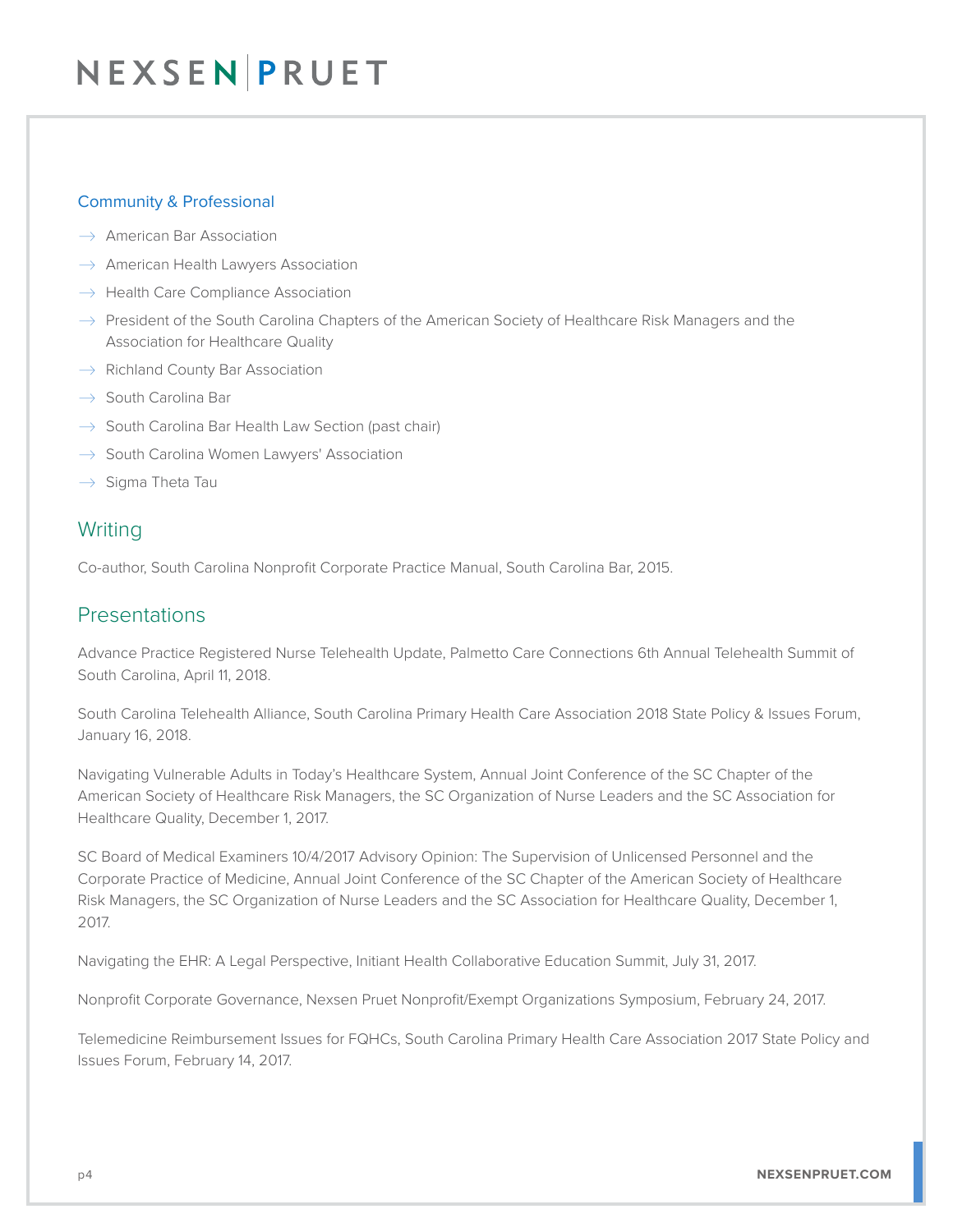Understanding the difference between Ransomeware attacks and Cyber Breach; SCHA CFO Forum, October 3, 2016.

State of Telehealth in South Carolina, Fraud & Abuse Issues in Telehealth, Palmetto Care Connections, April 27, 2016.

"HIPAA for Law Firms" What Every Law Firm Needs to Know About HIPAA, South Carolina Association of Legal Administrators, April 14, 2016.

Privacy and Security Issues: What's the Latest?, 19th Annual South Carolina Rural Health Conference, November 19, 2015.

Risk Management Considerations in Telehealth, 4th Annual Telehealth Summit of SC, October 16th, 2015.

Nonprofit Corporate Governance in the Healthcare World, SC Bar Nonprofit Corporate Update, February 5, 2015.

Boundaries of Scope of Practice and Nursing Peer Review, SCONL/ASHRM Members Meeting, January 2015.

Potential Liability: Patient Health Information Portals, SCONL/ASHRM, January 2015.

Overcoming Legal & Regulatory Barriers, Palmetto Care Connections 3rd Annual Telehealth Summit, September 2014.

Institutional Perspective: Medical Staff Relationships, SCMA, May 2014.

"HIPAA for Hearing Officers", SCDHHS Appeals and Hearings, 1st Annual Retreat, May 2014.

What Every Paralegal Needs to Know About HIPAA, Palmetto Paralegal Association, March 2014.

Legal Requirements re CMS Survey on Quality of Care Complaints: How to Best Protect Your Healthcare & Hospital Systems, SC ASHRM & SCAHQ, November 8, 2013.

"HIPAA Revisions: How Will They Affect Your Compliance Efforts?", 17th Annual South Carolina Office of Rural Health Conference, Columbia, SC, October 16, 2013.

2012 Amendments to the South Carolina Peer Review Statute, SCAMSS 2013 Spring Conference, May 2013.

HIPAA/HITECH Compliance Update: Get Ready for 9/23/2013, North Carolina Health Care Financial Management Association, April 2013.

False Claims/Whistleblowers: Dealing with Whistleblower Issues and Managing Risks, Carolinas Center for Hospice and End of Life Care, November 2012.

Fraud and Abuse Issues in Hospice & An Overview of Hospice Related Audits: MACs, ZPICs, RACs, and MICs, Carolina Center for Hospice and End of Life Care, November 2012.

To Disclose or Not to Disclose: The ins and outs of disclosing health information, SCORH, 16th Annual Rural Health Conference, October 2012.